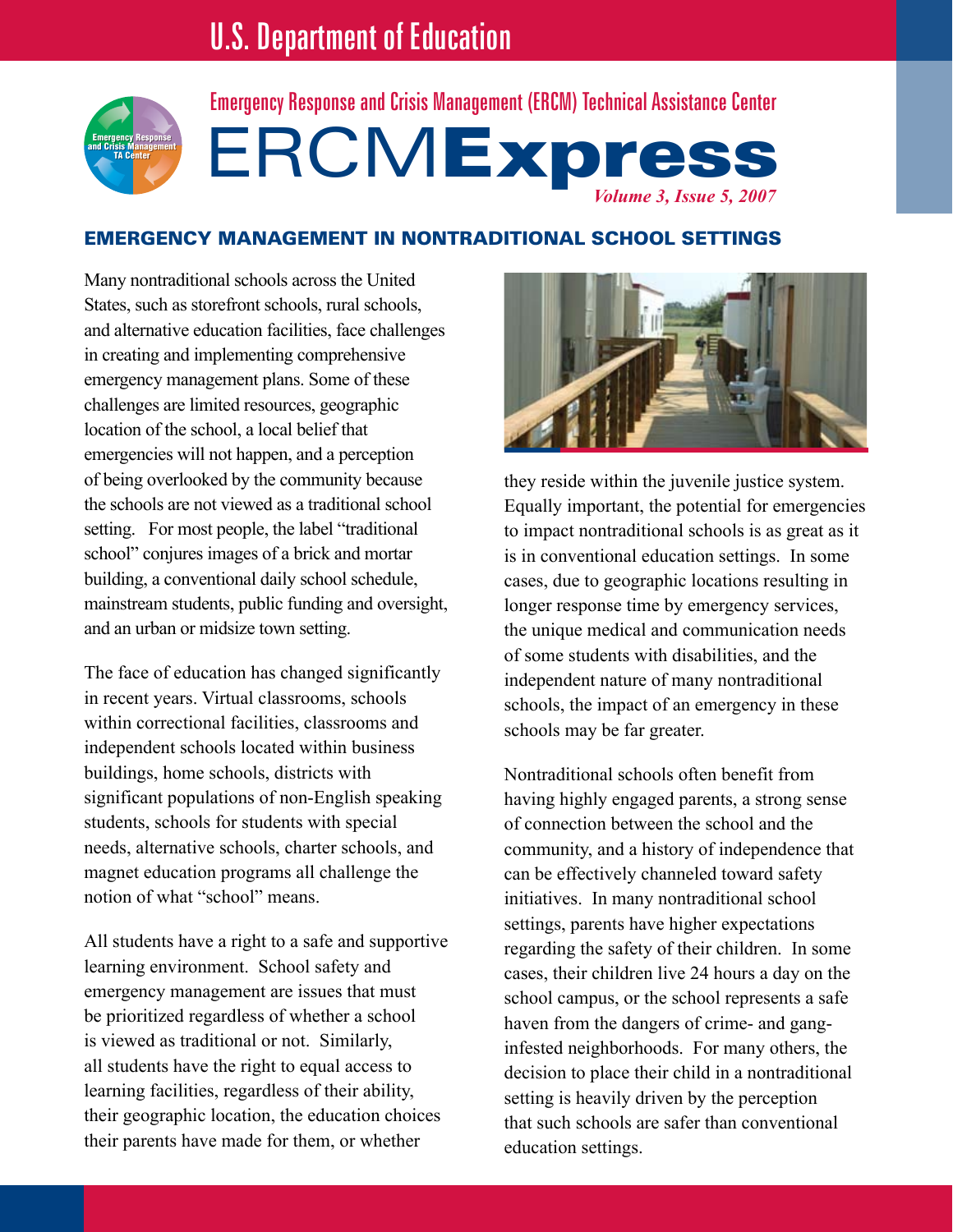## Similarities Between Traditional and Nontraditional School Settings

Regardless of the differences in locations or student populations, all schools need to take an "all-hazards" approach to emergency management planning by:

- Conducting regular drills and exercises;
- Overcoming the challenges of engaging and communicating with parents regarding emergency procedures; and
- Reaching out to local emergency service providers.

In many regards, there are more similarities than differences in school safety and emergency management issues between traditional and nontraditional schools: limited funding, logistical challenges of parentstudent reunification, the need to develop effective partnerships, and having the ultimate responsibility for providing student care.

# Unique Considerations for Different Types of Nontraditional School Settings

## *Charter Schools*

Most charter schools are held to the same safety expectations by their governing boards as by those in traditional schools.1 Charter schools often benefit from higher staff-to-student ratios and affiliations with foundations and private donors who value early intervention and prevention programs. These schools typically have specific benchmarks for academic



achievement or school climate to reach within a three-to-five year period. Many charter school administrators use the safety mandates required of traditional schools for guiding, and sometimes exceeding, expectations for emergency planning, conducting required drills, and carrying out vulnerability assessments. Todd Ziebarth, senior policy analyst of the National Alliance for Public Charter Schools, points out that such schools typically receive between 75 and 85 percent of the funding conventional schools receive. Similarly, they receive no direct support for facilities maintenance, nor do they have bonding capabilities. As a result, charter schools must use a greater percentage of their operational budget and innovative funding strategies to address hazard mitigation efforts. Charter schools should:

- Put particular emphasis on communicating about and celebrating any school safety and emergency management issues with parents because perceptions of enhanced safety are often one of the primary reasons parents enroll their children in charter schools.
- Develop resource-sharing Mutual Aid Agreements with public school districts.

<sup>1</sup> Amy Stuart, et al, *Beyond the Rhetoric of Charter School Reform: A Study of Ten California School Districts* (Los Angeles: UCLA Charter School Study, 1998).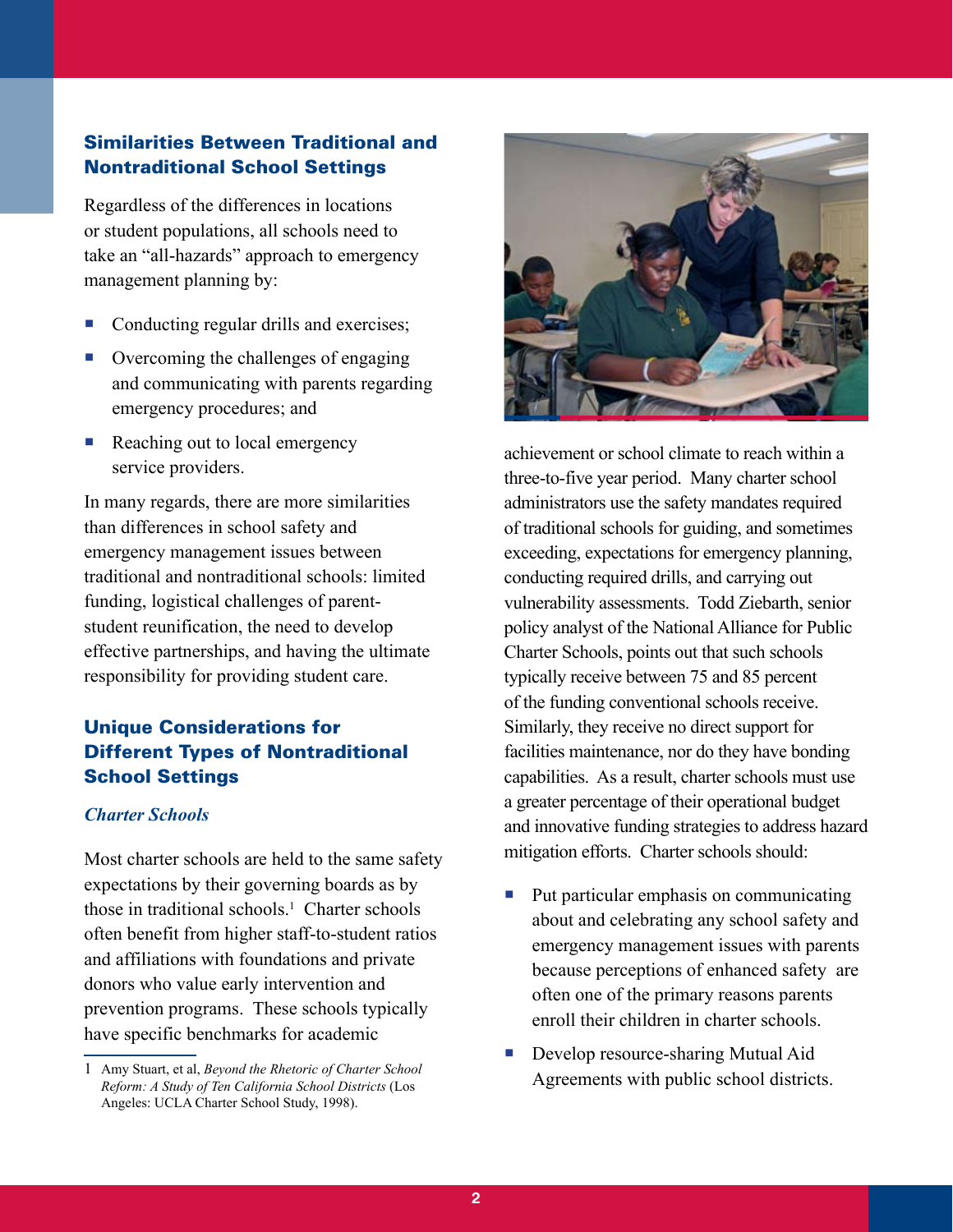- Recognize that typically there is no central coordinating office, such as a public school district office, and thus they must operate more independently and may have a difficult time engaging emergency response agencies in preparedness exercises.
- Ensure infectious disease surveillance procedures are coordinated with the city and/or county public health department, as well as with neighboring schools.

## *Rural Schools*

Rural schools often represent the single most important community resource. Almost all segments of the local population have a personal connection to the school whether by employment, enrollment of family members, or attendance of events held on campus. In essence, the school *is* the community, and any emergency in the facility has broad and, in many cases, profound long-term impacts on the emotional well-being of all its members.

Denying the potential for school emergencies is often the most significant hurdle to overcome in rural communities. While not often acknowledged as such, denial is often more of an issue than is a lack of resources. In rural areas, a common core belief is that communities are safe and immune to acts of violence and large-scale disasters. School boards typically reflect local values and reinforce this core belief, making it difficult for school officials to politically and financially prioritize emergency management initiatives. Compounding this fact is that in many cases, federal and state funding for such initiatives is being increasingly prioritized toward urban jurisdictions that are perceived to have higher levels of vulnerability.

Moreover, many rural areas are also experiencing a net migration loss to urban areas, further constraining already tight education budgets largely dependent on the local tax base and daily enrollment figures.

Many rural communities are resistant to adopting national- or state-level safety protocols or mandates viewed as originally created with urban concerns in mind. Putting a local twist on such initiatives and thinking not in terms of homeland security, but rather hometown safety, may create a subtle but important shift in perception. For those schools that do have emergency plans in place, many can best be described as "15-minute" plans because they are adopted from larger, more established districts that benefit from much shorter emergency response times. Chris Utzinger of the Montana Safe Schools Center believes that "at the most basic level, emergency management teams in rural schools must plan around the question: In what amount of time can we receive what level of assistance?"

Engaging rural emergency service agencies to participate in exercises and drills, and to help design and customize school emergency management plans can be challenging because:

- Volunteers staff many emergency services in rural areas and often cannot leave their paying jobs to engage in planning with schools; and
- **Many rural police and fire departments have** only a handful of staff, who are obligated to cover vast geographic areas.

Another concern for rural schools is that it is common for significant percentages of the responding agency personnel to have children enrolled in the very schools to which they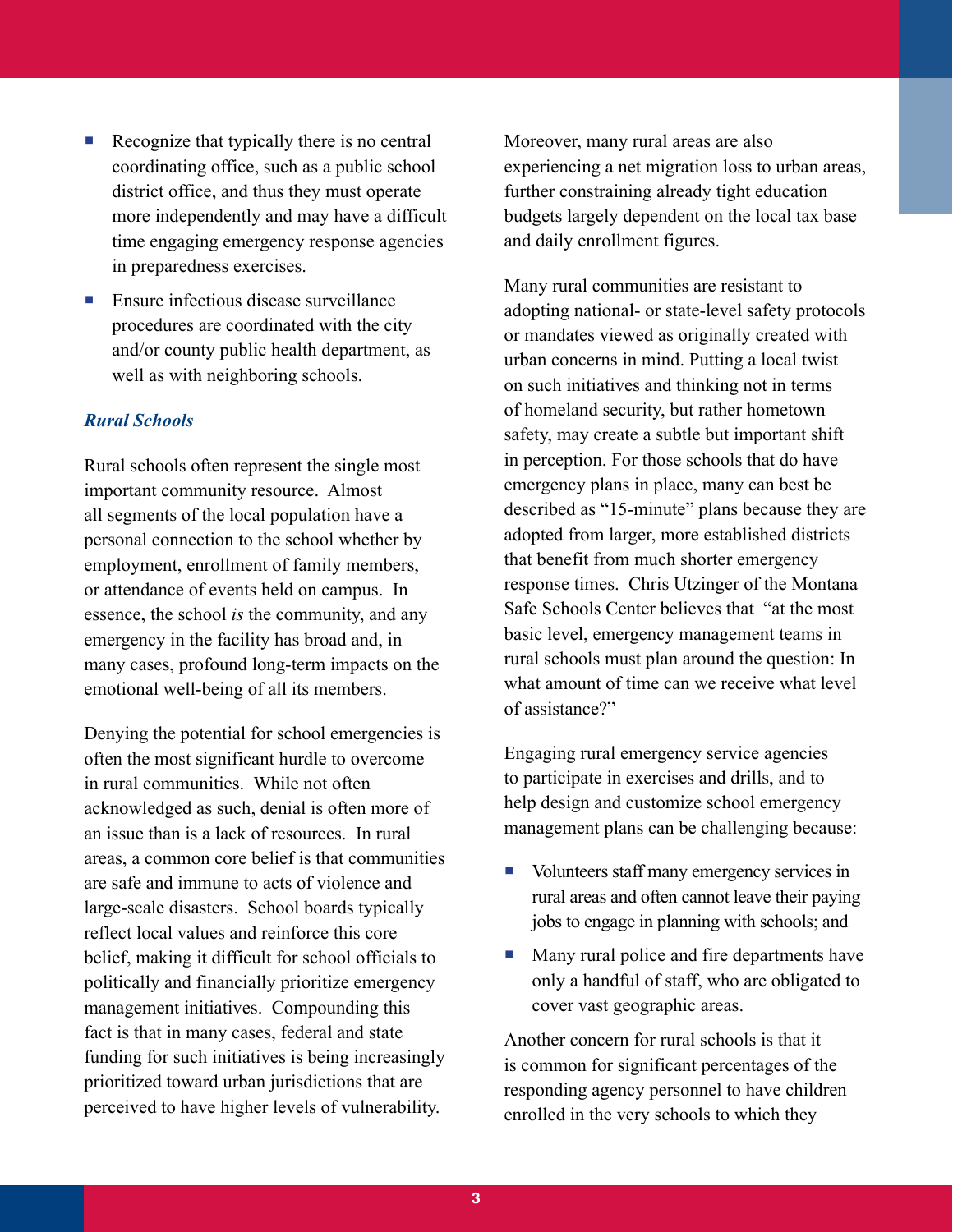are responding, and many of them may feel constrained by their emotional proximity to the school population.

Strategies rural schools may consider in designing, implementing, and sustaining emergency management efforts include:

- *Designating an individual to champion the cause.* Responsibility for emergency management planning often is delegated to one person at the district level, typically the director of student services or the assistant superintendent, who may have difficulty implementing policies at the building level. It is critical to find individuals who will champion the cause at the building level because a mere assignment from the district superintendent may not be enough to cause momentum. This building designee should oversee implementing and practicing the plan, as well as training building staff on the plan.
- *Considering the needs of parents with limited English proficiency.* Some communities in rural areas tend to have large portions of migrant workers with limited or no English proficiency. School safety officials need to ensure key materials are translated and should develop communication procedures to reach parents through employers and/or ensure preapproval of students being released to other authorized, supervising adults.
- *Taking gang activity into account.* Some rural communities may have significant gang activity because the isolated geographic location may be on major drug trafficking and production routes. While not commonly thought of as a rural issue,

and while rates of gang activity in such communities have been declining in the past 10 years, rates in some small towns are increasing.2 This is particularly true on almost 25 percent of American Indian Reservations, most of them very rural.<sup>3</sup> The rise is also seen in communities with increased methamphetamine usage and production, and in rural areas surrounding urban cities where gang migration is occurring due, in part, to urban law enforcement initiatives.<sup>4</sup> In the preventionmitigation phase, schools with emerging concerns should initiate anti-gang and graffiti removal programs. Similarly, they should work with law enforcement agencies to determine the level of school vulnerability due to such activity and then develop response and reporting procedures in the preparedness phase. Finally, as with any school, it is important to consider whether off-site evacuation locations and routes cross gang-controlled territory, particularly if there are active members of opposing gangs within the school.

 *Creating mechanisms to channel community support.* Rural communities may have an inherent sense of interdependence in responding to emergencies, and mobilizing this commitment in the prevention-mitigation and

<sup>2</sup> Arlen Egley and Christina Ritz, "Highlights of the 2004 National Youth Gang Survey," *OJJDP Fact Sheet. U.S. Department of Justice, Office of Justice Programs* (April 2006).

<sup>3</sup> Aline K. Major, Arlen Egley, James C. Howell, Barbara Mendenhall, and Troy Armstrong, "Youth Gangs in Indian Country," *Juvenile Justice Bulletin. U.S. Department of Justice, Office of Justice Programs* (March 2004).

<sup>4</sup> Ralph Weisheit and L. Edward Wells, "Youth Gangs in Rural America," *NIJ Journal* 251(2004).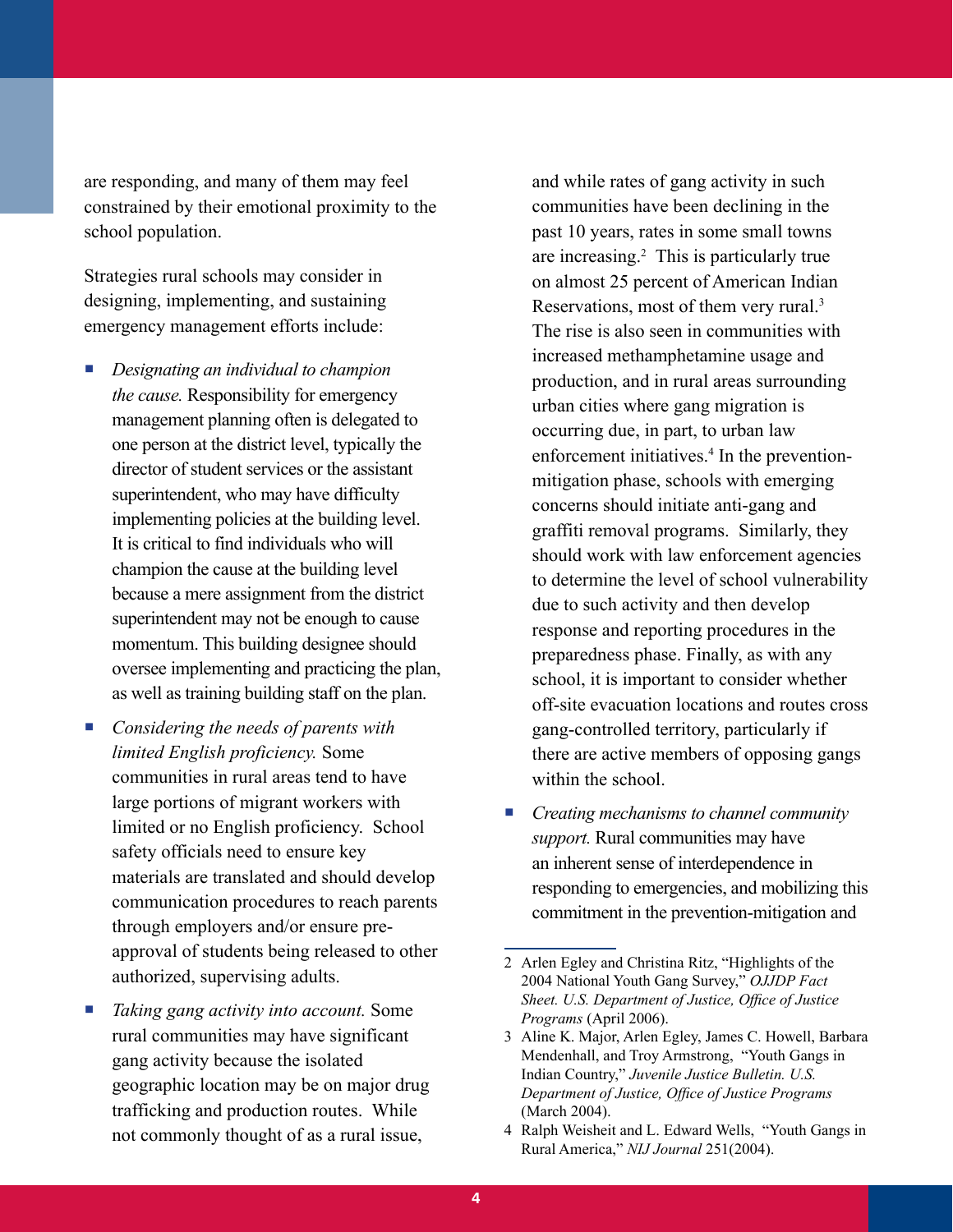preparedness phases is critical to preventing disorganization in community assistance during the response and recovery phases.

 *Developing multi-district Memorandums of Understanding.* Resources may be limited in the event of a crisis; rural schools should create multi-district mutual aid agreements or Memoranda of Understanding (MOUs) to share resources, including support staff, in the event of a localized emergency.

### *Alternative Schools*

For many students, enrollment in an alternative school is an alternative to expulsion or incarceration, and, if not successful, they may face a series of consequences. In an alternative education setting, students' activities must be structured, monitored, purposeful, and safe. Many urban alternative schools for students with behavior disorders are spread across multiple neighborhoods, gang territories, and jurisdictional boundaries. They often operate with only a handful of staff, sometimes no more than one or two teachers. In this sense, the level of independence that may be required in an emergency setting is not unlike that in many rural schools. A critical distinction, however, is that while such urban schools may have significantly higher numbers of at-risk students for which close monitoring is mandated, and while such schools may operate similarly in particularly dangerous neighborhoods, the response time of emergency services is typically only a fraction of what would be encountered in rural schools.

Dissolving misconceptions in the community is an important step during each of the four phases of emergency management for schools: prevention-mitigation, preparedness, response, and recovery. Many community members may view students in alternative schools as threats to the integrity and safety of the community, particularly when such schools have significant percentages of adjudicated youths. For example, a critical step in school emergency management planning involves developing Mutual Aid Agreements with community partners such as community centers, businesses, and faith-based institutions for off-site evacuation locations and the provision of food and supplies. Many partners may be reluctant to work with alternative schools that enroll students who may be perceived as dangerous.

Transportation, evacuation, and release procedures may be particularly challenging for those students who may attend schools in gang territories, may not have adults at home, have child care issues, or who are highly independent based on their life circumstances. Whenever possible, these procedures should be addressed in collaboration with parents and legal guardians. As in traditional school settings, some parents of students in alternative schools are highly engaged in their child's

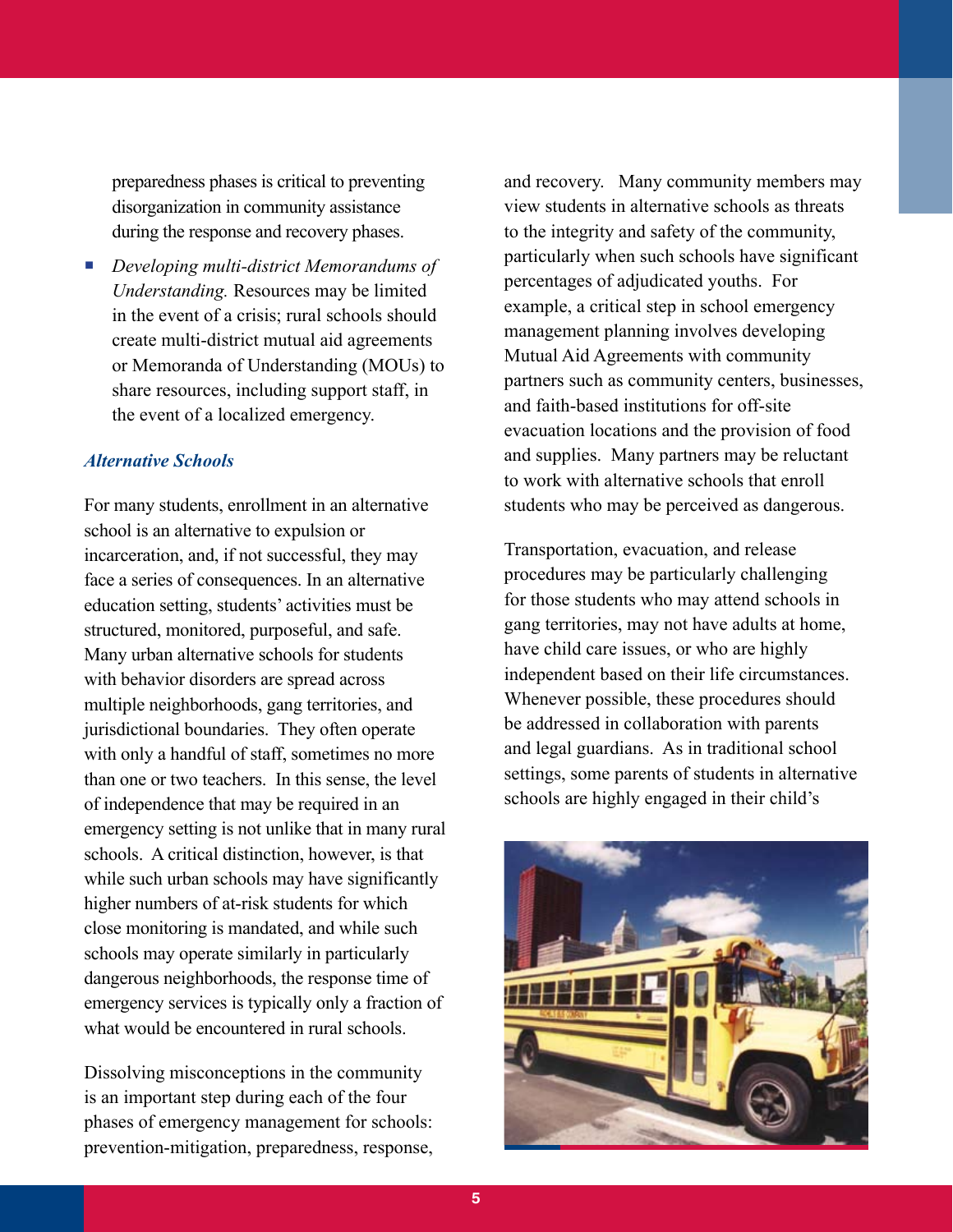academic achievement and in the school's safety procedures. Others will rarely participate. The intake procedure provides a key opportunity for schools to communicate with parents regarding release procedures and the school's emergency management plan.

Developing and sustaining meaningful, trusting connections between students and teachers is one of the hallmarks of an effective education institution. This is particularly true in alternative schools when teachers may represent one of the few positive role models for the students. One key to establishing such relationships, according to Joseph Powers of the Orange County Department of Education in California, is: "Meeting the students where they are at [in terms of their life circumstances], then taking them where you need them to be."

Close working relationships with law enforcement agencies that serve to enhance emergency management planning in alternative schools is possible because many students' attendance and academic progress are closely monitored by parole officers or other legally appointed case managers. Similarly, alternative schools for students with behavior problems can provide a critical window into the community from the perspective of law enforcement.

Teachers in alternative schools continually monitor the behavior of students who live in dangerous neighborhoods or who may be current or former gang members. This constant monitoring, combined with a close, trusting student-teacher relationship, may help provide critical information to first responders and other professionals to proactively address impending community violence. Additionally, many law enforcement agencies, particularly those involved in community policing, are willing to

be very proactively engaged with students in alternative schools.

Additional strategies alternative schools may use for designing, implementing, and sustaining emergency management plans include the following:

- Create a community outreach plan that includes activities such as park beautification projects, public murals, music festivals, and service learning projects with community groups and prominent public figures to counter the negative impressions some may have of the students.
- Channel students' risk-taking behavior into leadership roles that may be seen as supportive during the response phase. Ensure that such positions are clearly visible (e.g., wearing hats, vests.) to other students, businesses, and the public.
- Establish realistic protocols, reviewed by legal counsel, for relinquishing control of students in emergency situations when parents do not reunite with their children in the designated time frame.

## *Storefront Schools*

According to JoAnn Allen, coordinator of student support services at the Santa Cruz (California) County Office of Education, storefront schools—typically one- to two-room schools that meet in storefront space in area business centers—because of their proximity to public spaces, may be impacted by many more variables beyond their control than a traditional, stand-alone school would be. For example, Allen asked, "If a neighboring bank or liquor store is robbed, will the adjacent school be immediately notified to engage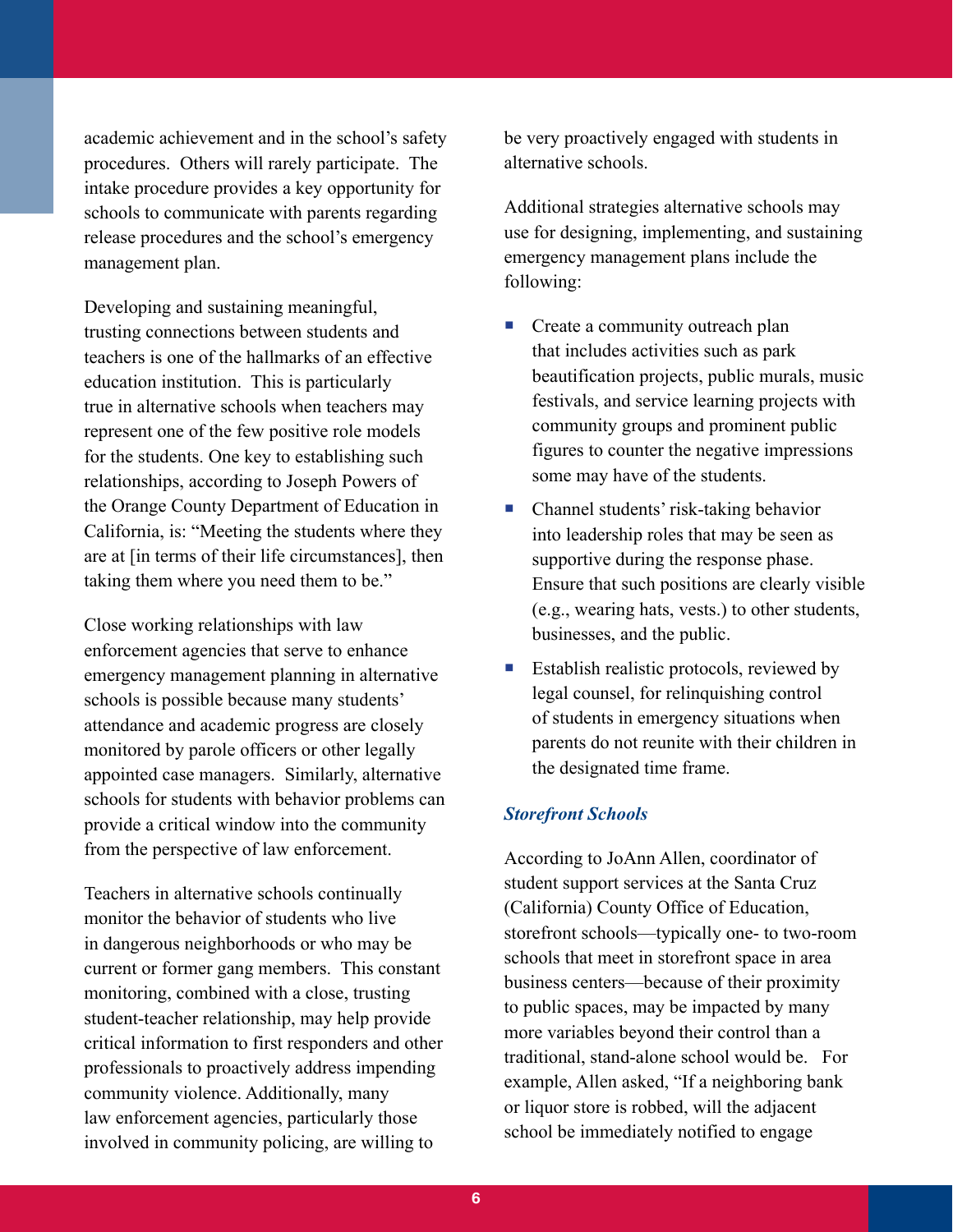lockdown procedures?" If the school has a medical emergency or a violent incident occurs, is there a protocol for building- or district-level staff to immediately notify surrounding stores? While traditional schools face similar issues, the frequency, magnitude, and immediate impact of such events are likely to be greater in storefront schools. Many storefront schools operate with only one or two staff members, who must be ready to perform multiple emergency response activities and operate independently for an extended period of time in the event of a large scale disaster.

Strategies storefront schools may use for designing, implementing, and sustaining emergency management procedures include the following:

- Conduct emergency drills and exercises *with* neighboring businesses, first responders, and the students. These events should be conducted during periods that minimize down time so as to reduce potential lost revenues for the businesses.
- $\blacksquare$  Ensure that school entrances and exits take into account the needs of neighboring businesses and that the school's response plans include off-site evacuations.
- Recognize that during a large-scale disaster, storefront schools may not receive assistance from emergency responders in a timely fashion. The creation of district mobile emergency response units should be considered. These units should be pre-supplied and quickly deployed by district administrators. These units can be quickly deployed using a school district vehicle and, in addition to the involvement of staff trained in first aid and/or mental health recovery, may include 72-hour kits, food, water, warm and/or storm resistant

clothing, additional first aid supplies and communication devices to augment what the school may have.

- Create student projects that benefit neighboring businesses and raise public awareness of the school, and ensure staff are active members of the business community to enhance program visibility.
- Develop prominent signage to clearly identify the school for emergency responders.
- Develop emergency procedures in collaboration with neighboring businesses and mall security personnel and utilize these personnel as a resource if possible.
- **Ensure backup communication** systems with the district office that do not rely on the leasing businesses' telecommunications infrastructure.

# *State- and Regionally Supported Schools for Special Needs Students*

Another nontraditional educational environment that may present unique safety and emergency management concerns are schools for deaf and blind students. Teachers and administrators of these schools view their facilities as simply another placement option for students with sensory impairments, and indeed, many of these students complete a great deal of their coursework in conventional, and often neighboring, schools.

Often parents of students in these facilities are highly engaged with the school and, as partners, can support the school in developing emergency procedures, fundraising for additional emergency management supplies and/or mitigation activities, and serving as information liaisons to the surrounding community.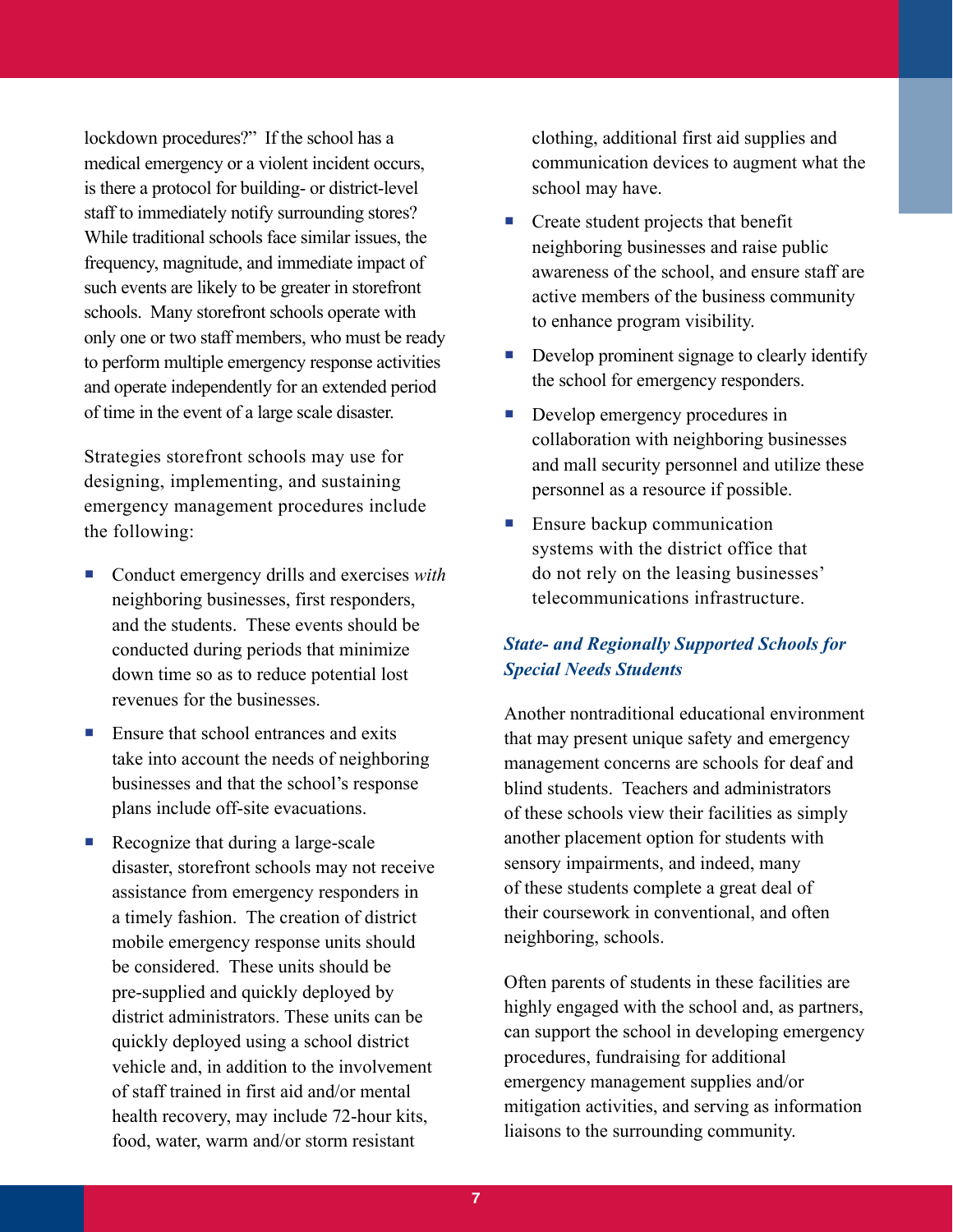Many schools for deaf and blind students also serve as residential facilities; therefore, the emergency management plans must develop response procedures for incidents during late hours, when staffing levels are lower. Diane Moog, principal of the Montana School for Deaf and Blind, reminds that if off-site evacuations or extended closings of the school occur, the school must have contingency plans for parent reunification and/or student release when families may live across state or several hours away.

Administrators and staff of these schools should work with partners to develop strategies such as the following:

- Provide training to emergency responders and other agencies about communicating with students who have visual, hearing, and mobility impairments.
- Ensure that emergency notification systems and alarms are designed for both visual and auditory signals.
- Involve service providers such as occupational, physical and speech therapists, audiologists, and interpreters in drills and tabletop exercises so they may share their expertise and knowledge.
- Utilize electronic variable messaging boards, short message systems (SMS) and/or TTY/ TTD technologies to communicate with students and staff during evacuations.
- Identify both primary and alternative evacuation routes with full accessibility.
- $\blacksquare$  Post signs to alert motorists in the environment around the school of students' hearing and vision impairments.
- $\blacksquare$  Work with public safety to place sidewalks with curb cuts and tactile warning strips, and Braille signage at critical junctions, and to establish accessible shelters.
- **Ensure adequate resources such as backup** supplies of medicines, hearing aids and batteries, and food for guide dogs.
- Maintain ongoing hazard assessments, given that many facilities for deaf and blind students are outdated or are being used for purposes for which they were not originally designed.
- Utilize students in conducting assessments.
- Plan for securing confidential student records during extended emergencies.

## *Virtual Classrooms*

Most of the school safety concerns associated with emergency management in traditional schools are not relevant with regard to virtual classrooms. However, it is important that administrators of such programs ensure off-site backups of critical student records, communicate any district-wide emergency

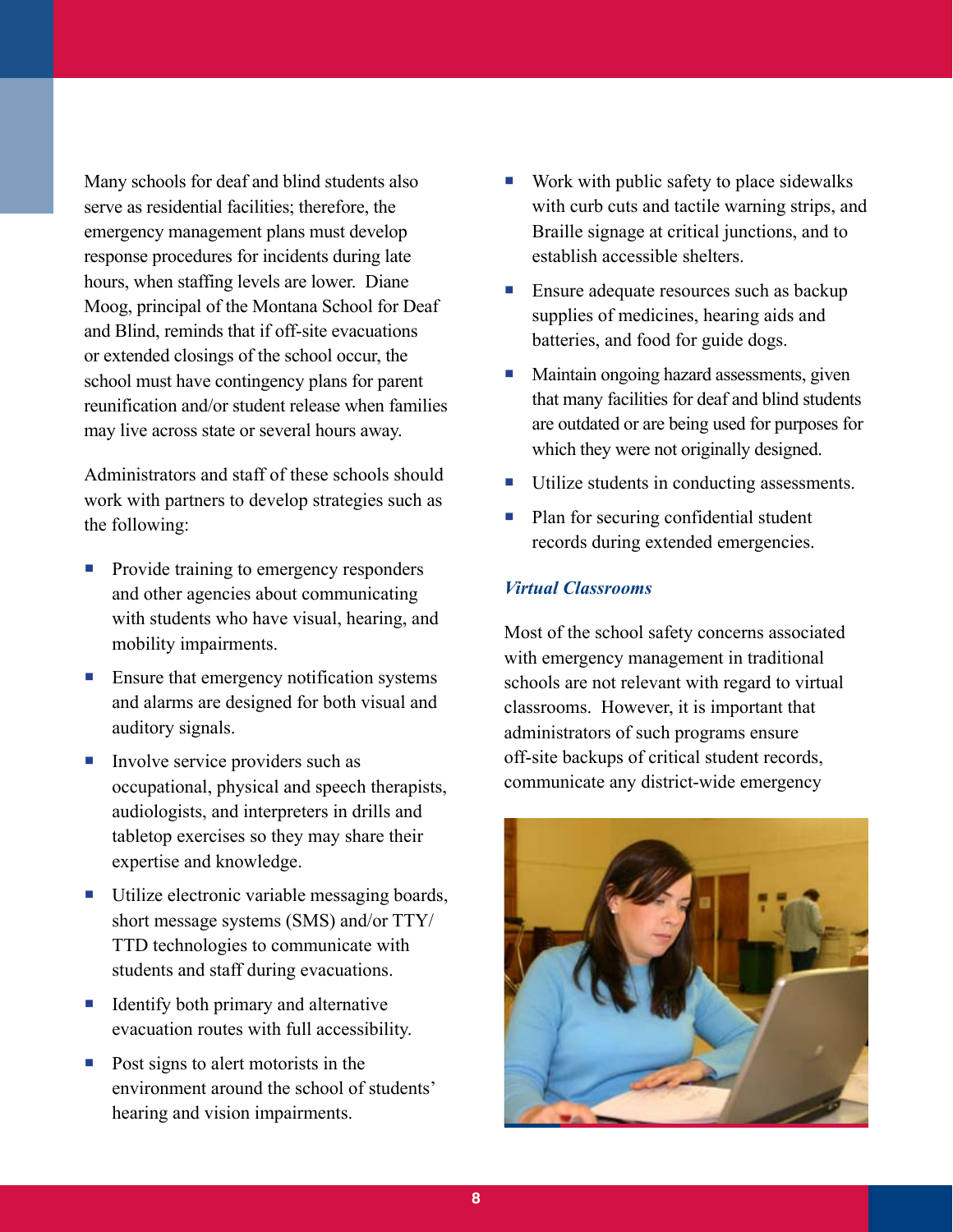response policies or response actions to students of virtual classroom programs and their parents, and ensure that they have continuity of operations plans in the event of extended network or other infrastructure disruptions.

#### *Home Schools*

Home school parents and teachers are required by law to learn fire safety and other emergency preparedness skills. While it is unrealistic to expect significant levels of collaboration with emergency response agencies in the development of site-specific safety and emergency response plans, it is incumbent on home schoolers to stay informed of the latest recommendations for keeping students safe. Suggestions include:

- Contacting county disaster and emergency service offices to learn of vulnerability assessments that have been completed or unique hazards relevant to the home school;
- Conducting hazard assessments with ageappropriate students;
- Developing family emergency preparedness plans and emergency kits;
- Educating students about Internet safety, securing network access, and installing filter software;
- Giving students critical emergency contact information;
- **Ensuring communication plans with** neighbors and out-of-county friends and family members; and
- Staying informed of public health information and alerts on infectious disease.

## Emergency Management Considerations That Apply to All Nontraditional Schools

#### *Conducting a comprehensive needs assessment*

As is the case in any school emergency management planning, conducting hazard and vulnerability assessments is a critical component of the prevention and mitigation phase. This process serves as the occasion for many schools to make their first connections with city and county disaster and emergency service officials. In the case of rural schools, the likelihood of severe weather events that damage school infrastructure, complicate parentstudent reunification, and create exceptionally hazardous transportation and communication issues for school bus services is high, and thus the needs will be significant as well.

Similarly, in the case of many alternative schools in urban settings and storefront schools, assessments must take into account hazards these schools face given their immediate proximity to high-crime neighborhoods and adjacent businesses such as banks, liquor stores, industrial sites, and vacant warehouses. Ongoing communication and frank, regularly scheduled discussions with business owners and county officials are critical if school emergency management plans are to realistically reflect unique risks. This latter point is particularly important because many business owners are often reluctant to share such sensitive information.

Finally, the value of having students themselves trained to conduct limited vulnerability and hazard assessments cannot be overstated.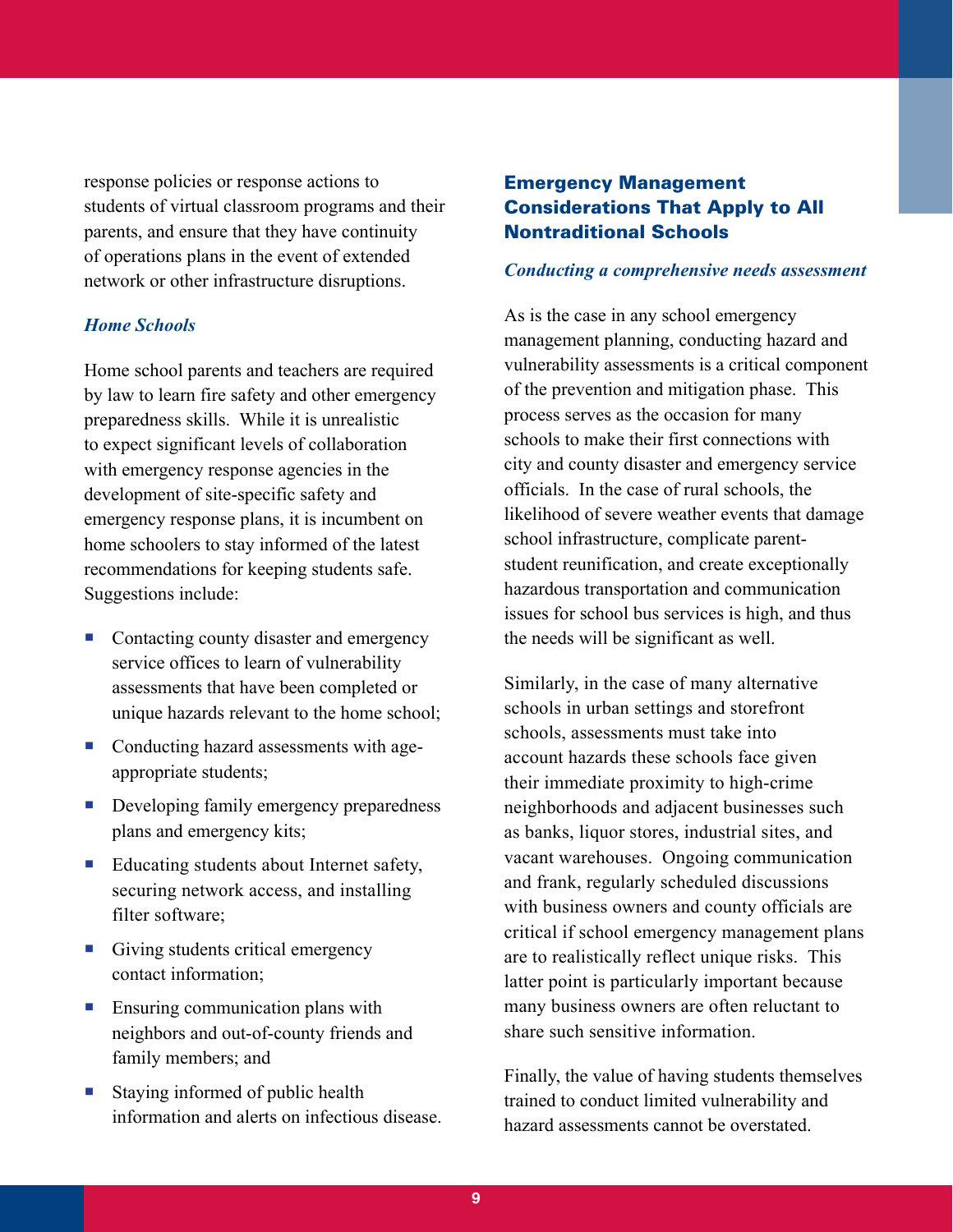Students typically feel empowered and valued when involved in such projects, particularly when they are allowed to present their findings to school administration and school boards. Such presentations can garner positive media attention and public support, and often motivate the freeing of resources for hazard mitigation initiatives that otherwise may not have been approved. When allowed, students can often be the greatest advocates for school safety.

## *Collaborating with community partners*

Building and maintaining relationships with key stakeholders represents one of the most vital steps in the emergency management cycle. Like the cycle itself, this process is ongoing and requires constant attention. This is particularly true in the case of nontraditional schools, which must be adept at leveraging any additional community support they can. Such schools, which be overlooked in community planning efforts, and their small populations may mean they are less likely to receive immediate services in the event of a large-scale disaster. It is particularly incumbent on safety teams and school administrators to take a very proactive stance



in reaching out to neighboring businesses, engaging parents in drills and exercises, and ensuring their place at the table with business advisory groups, chambers of commerce, and local emergency planning councils.

# *Aligning emergency plans with the National Incident Management System (NIMS) and Incident Command System (ICS)*

Among its many other benefits, implementation of the NIMS' ICS can help rural schools maintain critical emergency management functions for an extended period of time as they wait for emergency services to arrive. As one high school principal in a rural Montana school has observed, ICS allowed him to manage what would otherwise have been an overwhelming number of responsibilities and decisions while police, fire, and EMS were en route. Once such services arrive, they are often short-handed to deal with the number of students and staff impacted by the emergency and thus are more than willing to operate in a unified command structure with school officials.

As is the case in any school, students can be very effectively utilized in ICS-supportive roles, such as scribes who, under the direction of the incident commander, complete incident action plans; spotters who direct emergency services; runners who relay messages and serve as parent and student escorts during the reunification process; those who advise in planning and logistics considerations, assist with student accountability, and perform limited first-aid roles—provided that they have received formal training and that the implications of performing such roles have been considered by the school's legal counsel.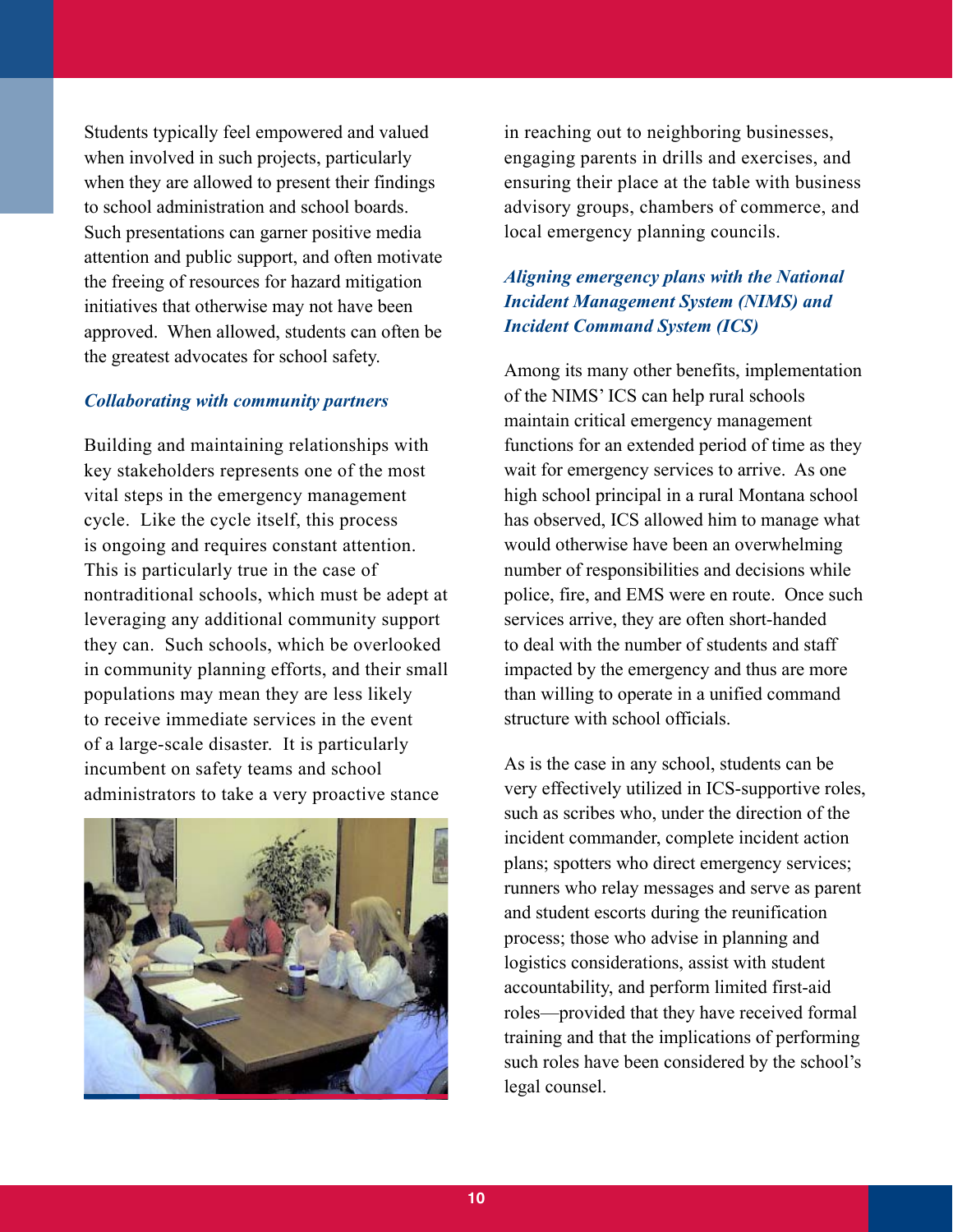

# *Overcoming transportation and communication issues*

The following strategies may be used in nontraditional schools to address transportation and communication issues:

- Re-draw school transportation routes to eliminate areas of non-existent or intermittent cellular phone service.
- **Utilize automatic notification systems.**
- Equip school busses with Global Positioning System (GPS) tracking technology.
- Ensure all bus drivers are trained in CPR and first-aid, carry extensive emergency kits (beyond basic first-aid supplies), are trained in district emergency management procedures, and are provided necessary information about the specific needs of students with disabilities.
- Utilize TTY communication devices for relaying messages to students and parents with hearing impairments.
- Seek guidance from county emergency management offices and local law enforcement agencies *before* acquiring communication systems.
- Develop relationships and partner agreements with amateur radio clubs to provide an additional channel to disseminate coordinated, official school information.

## *Additional Strategies*

Other strategies for nontraditional schools to consider in emergency management planning include the following:

- Work with local media to focus on school safety initiatives and to inform families and other community members about emergency response procedures.
- Ask businesses, civics groups, parent associations, and faith-based institutions to donate services and time to special projects within the schools.
- Ensure off-site, digital backups of critical school records, preferably in a separate county, city, or state.
- Conduct schoolwide CPR and basic first aid training in coordination with organizations such as the Red Cross.
- Use student-led service learning projects, with the support of local businesses, to assemble classroom emergency go-kits and 72-hour kits—kits created to sustain a classroom for 72 hours in case emergency services providers are involved in a massive response effort and unable to attend to the school for several days.